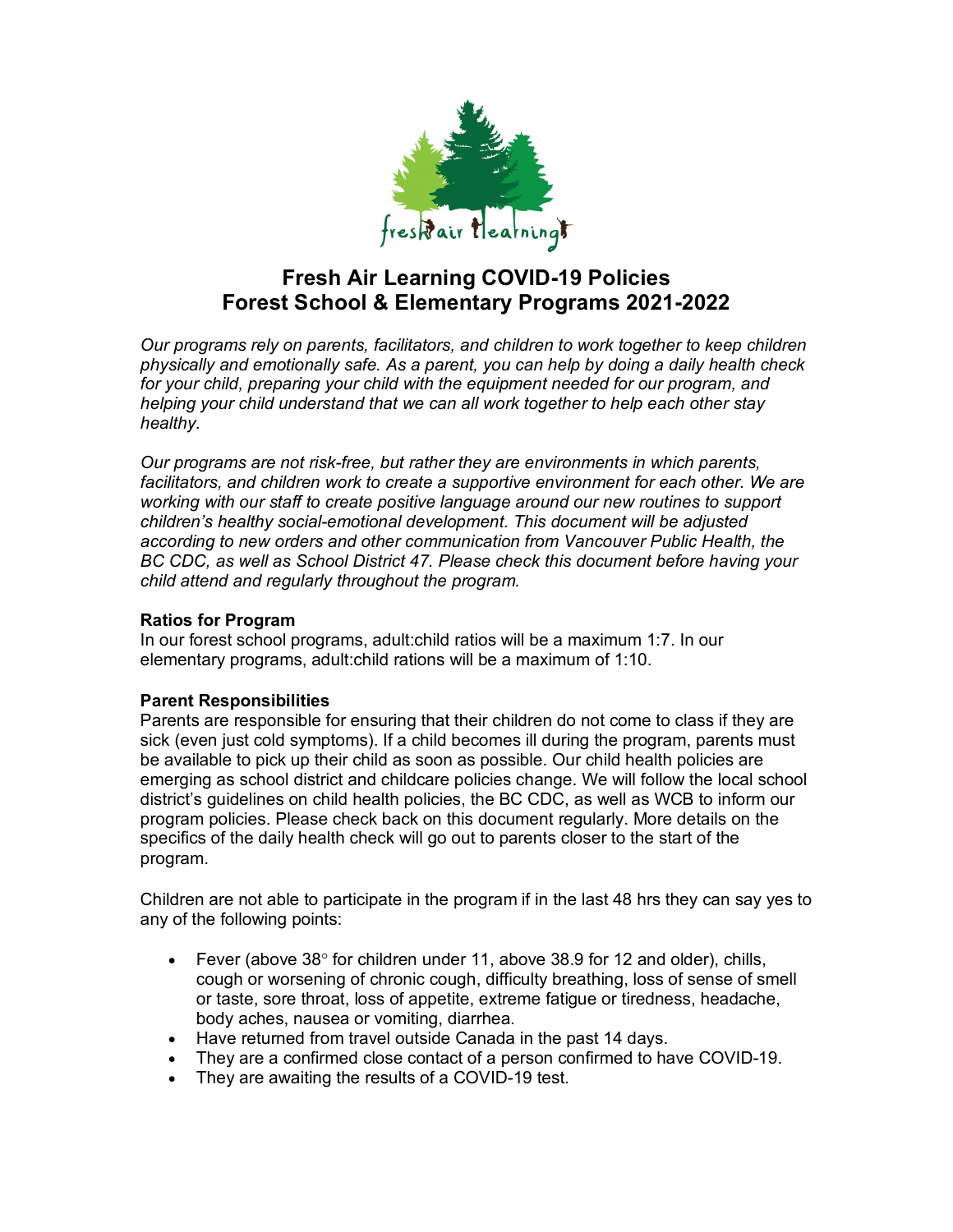If you answer "yes" to any of these questions, please do not attend class and contact 811 if you have symptoms to determine whether a COVID test is required. If you have symptoms associated with other illnesses such as cold and flu, please do not attend class until symptoms have resolved.

# **What to do if your child develops symptoms of COVID-19 at home**

Here are some simple steps a parent, caregiver or staff can follow if they/their child develops symptoms at home:

- 1. Use the self assessment tool to determine if your child should get tested, or phone 811.
- 2. Do not attend class.
- 3. Contact your teacher via email or text to notify them your child will not be attending.
- 4. Monitor other members in household.
- 5. If a child or staff member is assessed by their family physician or nurse practitioner and it is determined that they do NOT have COVID-19, they may return to child care once symptoms resolve.
- 6. Participants must be symptom free for 48hrs before attending the program.

#### **Can a student attend the program after a test is negative?**

If a child develops symptoms, gets tested and the test is negative, they will still need to wait to attend the program until their symptoms improve. Our policies are a child must be symptom free for 48 hrs before attending.

### **What if a student or staff member has allergies?**

Students and staff who experience seasonal allergies or other COVID-19 like symptoms, which are related to an existing condition can continue to attend school when they are experiencing these symptoms as normal. If they experience any change in symptoms, they should seek advice from a health-care provider.

#### **What if there is a confirmed case in my child's school or program?**

If a student or staff is confirmed to have COVID-19, public health will work with school administration to determine what actions should be taken. This will include identifying any potential cases, getting in touch with close contacts, recommending 14-day isolation if necessary, and providing follow-up recommendations if necessary.

#### **Handwashing**

Throughout our programs we will have increased handwashing. Parents will be expected to bring their own soapy water for their child and ensure that their child washes or sanitizes their hands for at least 20 seconds upon entry to and exit from the program. Children will be expected to bring hand sanitizer that contains at least 60% alcohol to facilitate hand sanitization before and after snack and/or lunch, and as needed throughout the program. The hand sanitizer should be in an easily accessible pouch or clipped to their backpack. Please help your child practice doing this on their own. Children must be willing to wash or sanitize their hands during class.

Optional: children can also have a bottle of soapy water to wash their hands with as well as sanitizer. You will be notified by your teacher if your child is required to have this in the program as well.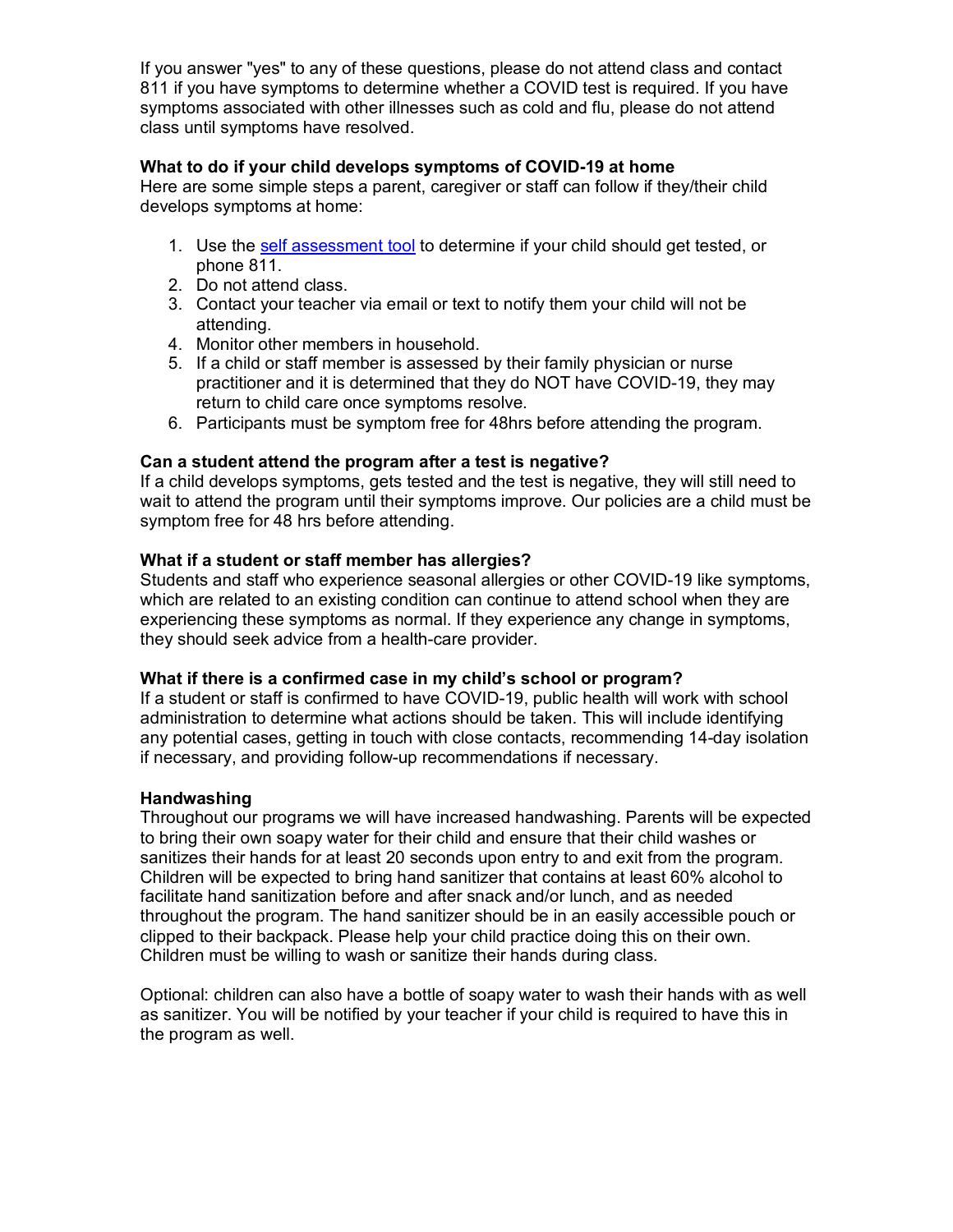# **Use of Equipment**

The vast majority of equipment will not be shared. We will send out a gear list closer to the start of the program. Any equipment that must be shared will be sanitized after use and will not be shared between groups.

#### **Students and the Use of Masks**

*All individuals wearing or not wearing a mask will be treated with respect in Fresh Air Learning as we strive to create an environment kind, supportive community in these difficult times.*

In our programs, children are not required to wear masks to class when outdoors, but they are welcome to wear one if they wish. The BC CDC is currently requiring "All K to 12 staff, students in grades 4 to 12, and visitors are required to wear masks in all indoor areas" (Public Health Communicable Disease Guidance for K-12 Schools). Additionally, "Mask use for students under 9 years of age should be based on their personal or family/caregivers' choice." (Public Health Communicable Disease Guidance for K-12 Schools).

In the event that a program visits an alternate location with an indoor space (such as in the event of poor air quality or thunderstorms), families will be asked to pack a mask for their child to wear when indoors. Families will be contacted prior to the start of the program to learn if their child(ren) have mask exemptions and/or are unable to wear a mask for any reason. Teachers can then help make accommodations and communicate this to staff at the alternate indoor location.

Families can also choose not to have their child participate on indoor program days due to poor air quality or in the event of a thunderstorm. If this is the case, your child's teacher will confirm pick-up contact information with you individually, in the event the air quality or storms worsens during the program and an early pick-up is needed.

#### **Adults and the Use of Masks:**

*All individuals wearing or not wearing a mask will be treated with respect in Fresh Air Learning as we strive to create an environment kind, supportive community in these difficult times.*

Masks for all adults are required for drop off and pick up as well as in our parent and tot programs, for adults in a supporting role, for guests or volunteers. If you have mask exemptions and/or are unable to wear a mask for any reason, we ask that you maintain a distance of more than 2 metres from others.

#### **Staff and the Use of Masks:**

As before, masks will be used by staff when unable to socially distance with children, such as assisting with lunch, gear or toileting in the forest. Some staff may choose to keep their mask on for the duration of the teaching program and is their personal choice.

#### **Distancing Within the Group**

Physical distance between children will be encouraged and supported as much as is practical to do so while running our outdoor programs. Our facilitators will use positive language to create routines that encourage children to have more space around their bodies during the program. Smaller group sizes, and specific activities will also facilitate distancing at this time.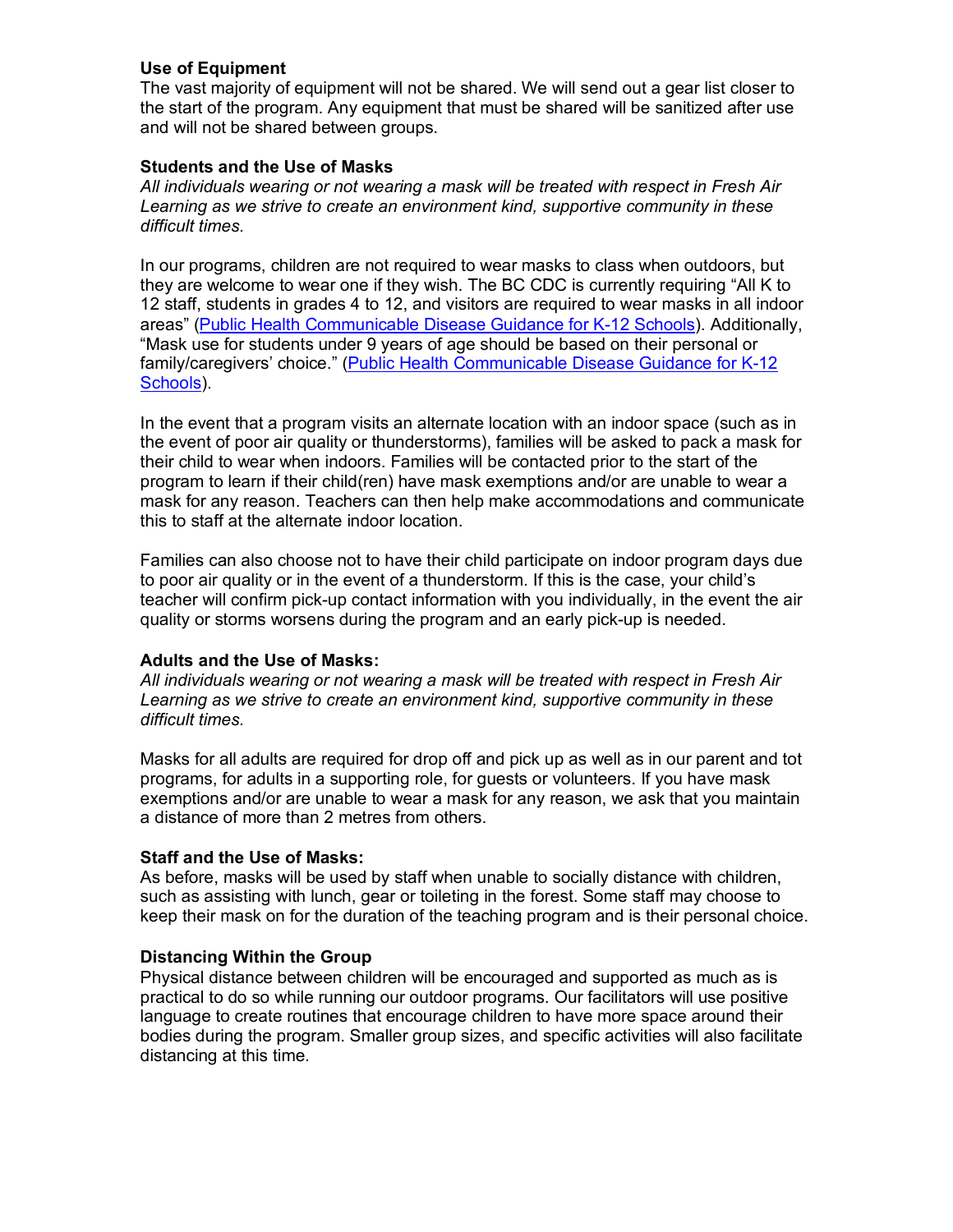# **Sign In and Sign Out**

Parents will need to complete an online COVID health check prior to their child arriving to class. Parents will assist their child washing hands upon check in. Sign in and sign out will be socially distanced and staggered. We ask that families avoid lingering with the group before and after the program.

# **Forest School Program Withdrawal Policies**

- First month's fees due upon registration. These are non-refundable.
- We require 4 weeks' notice should you decide to withdraw. Remaining fees returned or canceled.
- Families will not be refunded for class days missed due to illness.
- After March, fees are non-refundable.
- Class transfers are \$50.
- Payments up to 30 days late will be assessed at a 10% administration fee.
- Payments more than 30 days late will be assessed at a 25% administration fee.
- Class Cancellations: In the event of class cancellation due to Covid-19 or poor air quality we will reschedule 1 week of classes. Any additional weeks will be refunded.

### **Elementary Cancellation and Refund Policy:**

- First month's fees due upon registration. These are non-refundable.
- We require 4 weeks' notice should you decide to withdraw. Remaining fees returned or canceled.
- Families will not be refunded for class days missed due to illness.
- After March, fees are non-refundable.
- If there is a program waiting list, families who exit the program and would like to re-enter in the future will be placed on the bottom of the waiting list for the program.
- If in-class sessions are suspended due to COVID-19, Island Discovery and Fresh Air Learning teachers will work together to provide an equivalent package of online and offline activities for children and families.

# **Resources:**

Public Health Communicable Disease Guidance for K-12 Schools: http://www.bccdc.ca/Health-Info-Site/Documents/COVID\_public\_guidance/Guidance-k-12-schools.pdf

BC Centre for Disease Control: http://www.bccdc.ca/health-info/diseasesconditions/covid-19/about-covid-19/symptoms

Worksafe BC COVID-19 Information and Resources: https://www.worksafebc.com/en/covid-19

\*Updated August 2021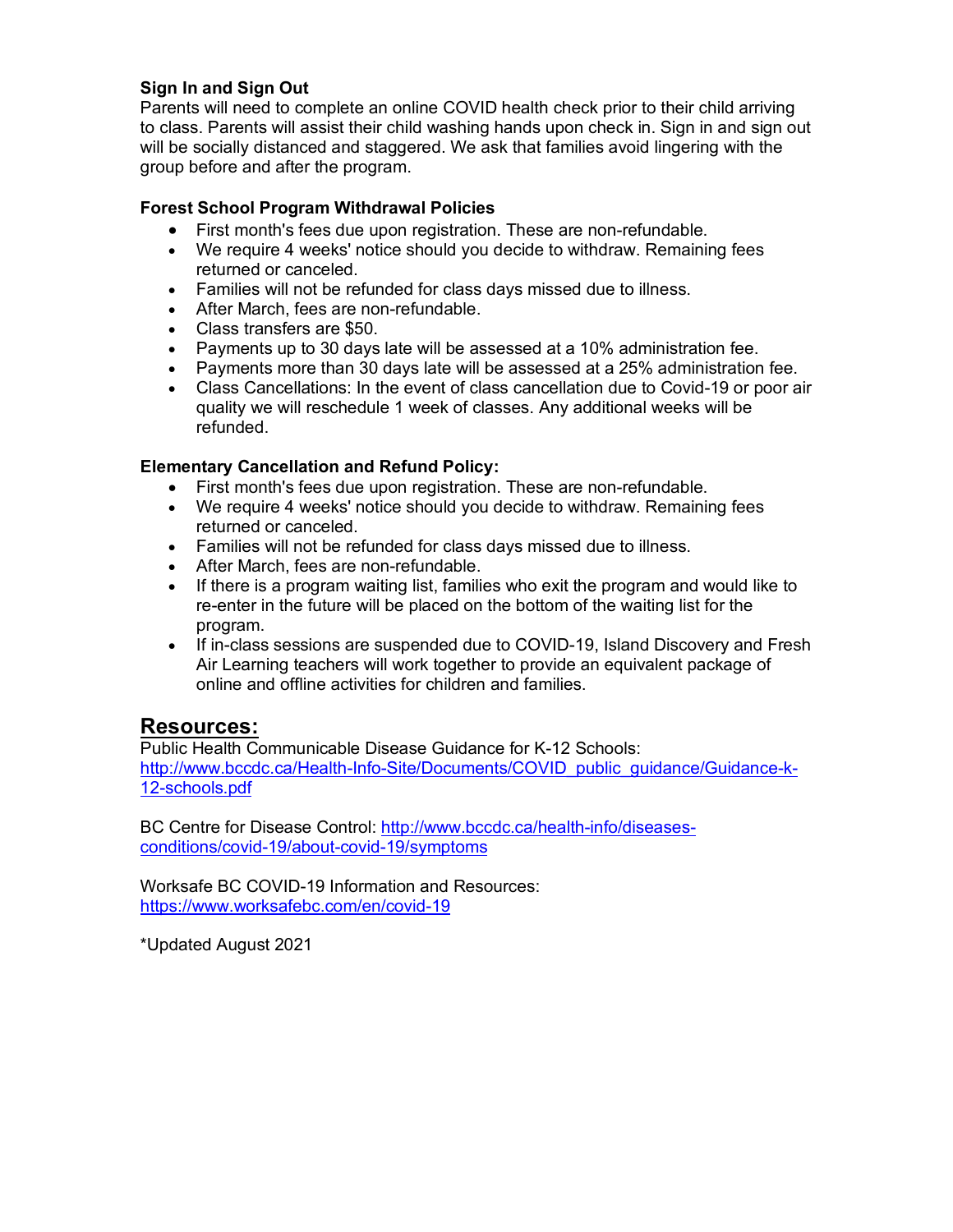

# **Fresh Air Learning COVID-19 Adult Program Policies**

*Fresh Air Learning's programs rely on participants, facilitators and administrative staff to work together to keep participants as physically and emotionally safe as possible during their time with us. As a participant you help by doing daily personal health checks, bringing required equipment for your program, and maintaining an awareness that we all work together to stay healthy and safe.*

*Our programs are not risk-free, but rather they are environments in which facilitators and participants work to create a supportive environment for each other. Additionally, we consciously work with our staff to design activities that facilitate physical distance while using supportive language and social emotional tools to develop strong community connections during this new and challenging time.*

*This document will be adjusted according to new orders and other communication from Vancouver Public Health, the BC CDC. Please check this document before attending and regularly throughout the program.*

# **Personal Responsibility:**

Participants are responsible for ensuring that they do not come to class if they are sick (even just cold symptoms). During the program, there will be no exceptions to this policy. Participants will complete either an on-site pre-class COVID wellness check, or via our online form before being admitted to the program for the day.

Adults will not be able to participate if on the morning of the program they can say yes to any of the following questions:

- Do you have any of the following symptoms? Fever, chills, cough or worsening of chronic cough, shortness of breath, loss of sense of smell or taste, diarrhea, nausea and vomiting.
- Have you returned from travel outside Canada in the past 14 days?
- Are you a confirmed contact of a person confirmed to have COVID-19?
- Are you awaiting the results of a COVID-19 test?

If you answer "yes" to any of these questions, please do not attend class and contact 811 if you have symptoms to determine whether a COVID test is required. If you have symptoms associated with other illnesses such as cold and flu, please do not attend class until symptoms have resolved.

# **What if a participant or staff member has allergies?**

Participants and staff who experience seasonal allergies or other COVID-19 like symptoms, which are related to an existing condition can continue to attend the program when they are experiencing these symptoms as normal. If they experience any change in symptoms, they should seek advice from a health-care provider.